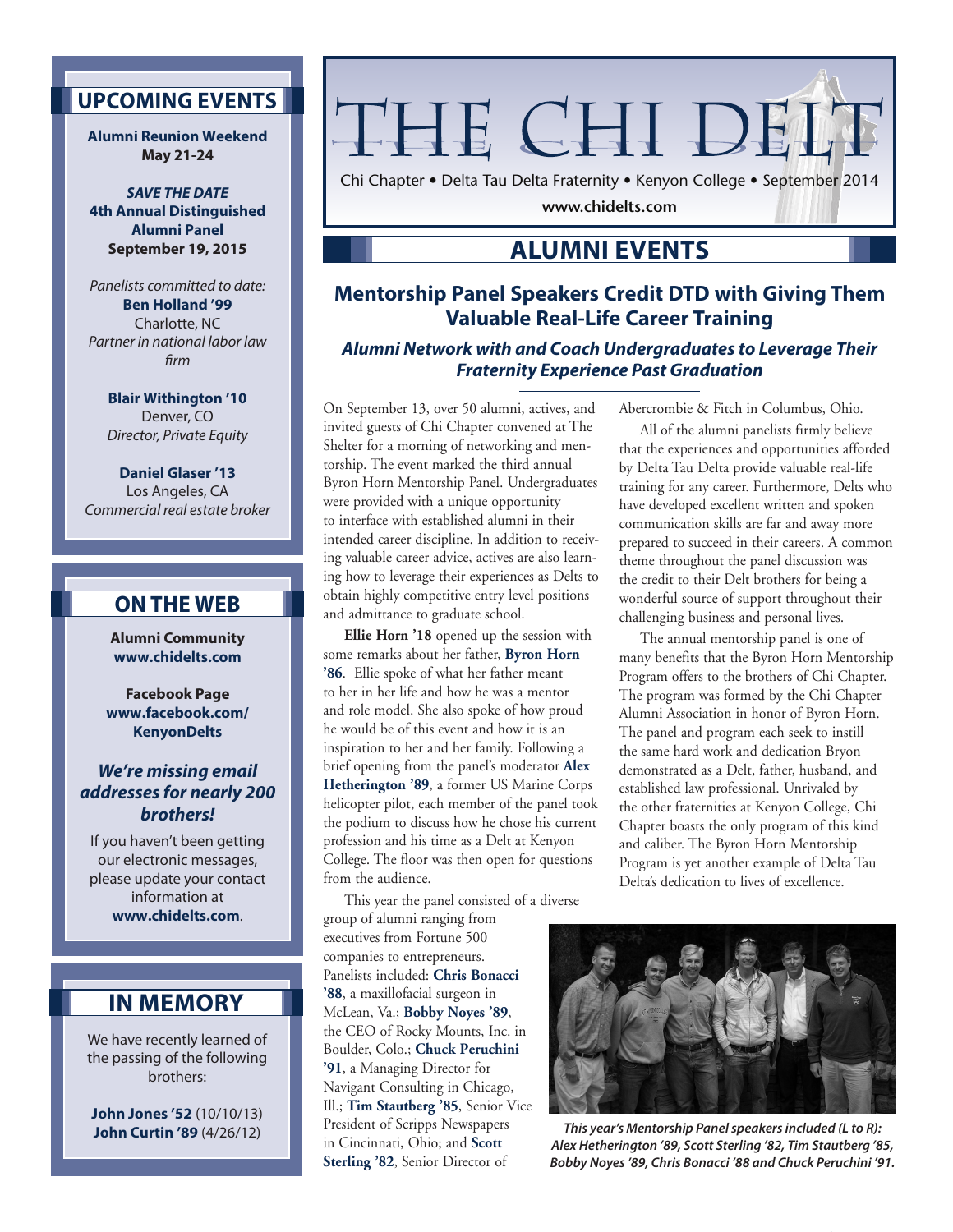# **CHAPTER REPORT**

## **Award-Winning Brothers**

### *Several Chi Delts Recognized for Exemplary Achievements On Campus and In Community*

Chi Chapter is pleased to recognize several undergraduate brothers and volunteers for their recent receipt of awards:

**•**  Kenyon College awarded **Nolan Reisen '15** and **Furqan Dar '16** with the Robert D. Burns Scholarship for the 2014-15 academic year. The award was established in 2010 in 2010 by alumni of Delta Tau Delta Fraternity in honor of professor emeritus and long-time Delta Tau Delta faculty adviser, Robert D. Burns. The recipients were chosen by a committee of alumni and advisors of Chi Chapter including Jan Kmetko, faculty advisor; Drew McFarland, chapter advisor; **Paul Schmid '04, John** 

**DePowell '02** and **Sam Althans '16**. The committee selected Nolan and Furqan because they represent the ideals of Delta Tau Delta Fraternity, including: academic excellence, involvement in the Fraternity and Kenyon community, leadership, and strong character.

- **•**  J. Drew McFarland was recognized as Delta Tau Delta's Oustanding Chapter Advisor (read more on page 3).
- **•**  The Chi Educational Foundation has awarded **Ricardo Pereira '16**, **Bheki Mhlanga '16**, **Manjul Bhusal Sharma '16** and **Reagan Tsimikako '15** with a

scholarship last semester. The recipients were chosen by the Chapter based on their outstanding service to Chi Chapter.

**•**  The J. Drew McFarland Unsung Hero award was presented to **Andrew Meek '14**.

Philanthropically, each member contributed 10 hours of community service last semester, most notably at a blood drive in April in partnership with the American Red Cross. DTD also partnered with PEKK, a student-run organization that pairs East Knox high school students with Kenyon mentors to help raise money for SAT and college application fees.

# **DELTS IN THE NEWS**

## **A Leap of Faith**

#### *Brother Skips His Senior Year to Join Technology Startup in New York*

For most Kenyon students, the end of the summer marks a crucial transition from internships and jobs back to academic life in Gambier. But for **Josh Wolfson**, formerly of the Class of 2015, the end of the summer did not bring the beginning of his senior year but



*Josh Wolfson hard at work. Photo from The Kenyon Collegian.*

rather a job offer. Wolfson started the summer at what he believed to be an unpaid internship for the start-up mobile and tablet advertising company Parrable.

"Around halfway through the internship," Wolfson said in a phone interview [with the *Collegian*] from New York, "they jokingly said they couldn't have me go back to school and needed to keep me. And so, at a certain point I [said], if you're serious about that, make an offer."

That joke turned into a reality when Parrable offered him a full-time position in sales.The decision to leave Kenyon wasn't an easy one for Wolfson. "I really love Kenyon," Wolfson said. "I really love the community."

He said that his friends, particularly those he made as a member of Delta Tau Delta, were particularly difficult to leave behind.

The opportunity, however, was not something he could let slide."I'll be building something from the ground up," he said. "Right now, it's a company of eight. In a few years down the line, it could be a company of 75 and I could be head of a department and a real board member. At 21, that's the kind of thing I couldn't pass up."

*This is an excerpt from The Kenyon Collegian. Find a link to the full article at www.chidelts.com.*

# **NEWSWORTHY DELTS**

# **A Chi Delt Finds "Brothers" Halfway Across the Globe** *Manjul Sharma '16 Spent Summer Tutoring Students in Nepal*

Brother **Manjul Bhusal Sharma '16** was featured on the front page of Kenyon.edu this summer for his work in Nepal.

He and another Kenyon student spent the summer tutoring students at a secondary school in Kathmandu, Nepal. Bhusal recalls that one of the students approached the two with a simple word, "dai", the Nepali word for "brother."

Find a link to the story in the News section at **www.chidelts.com**.

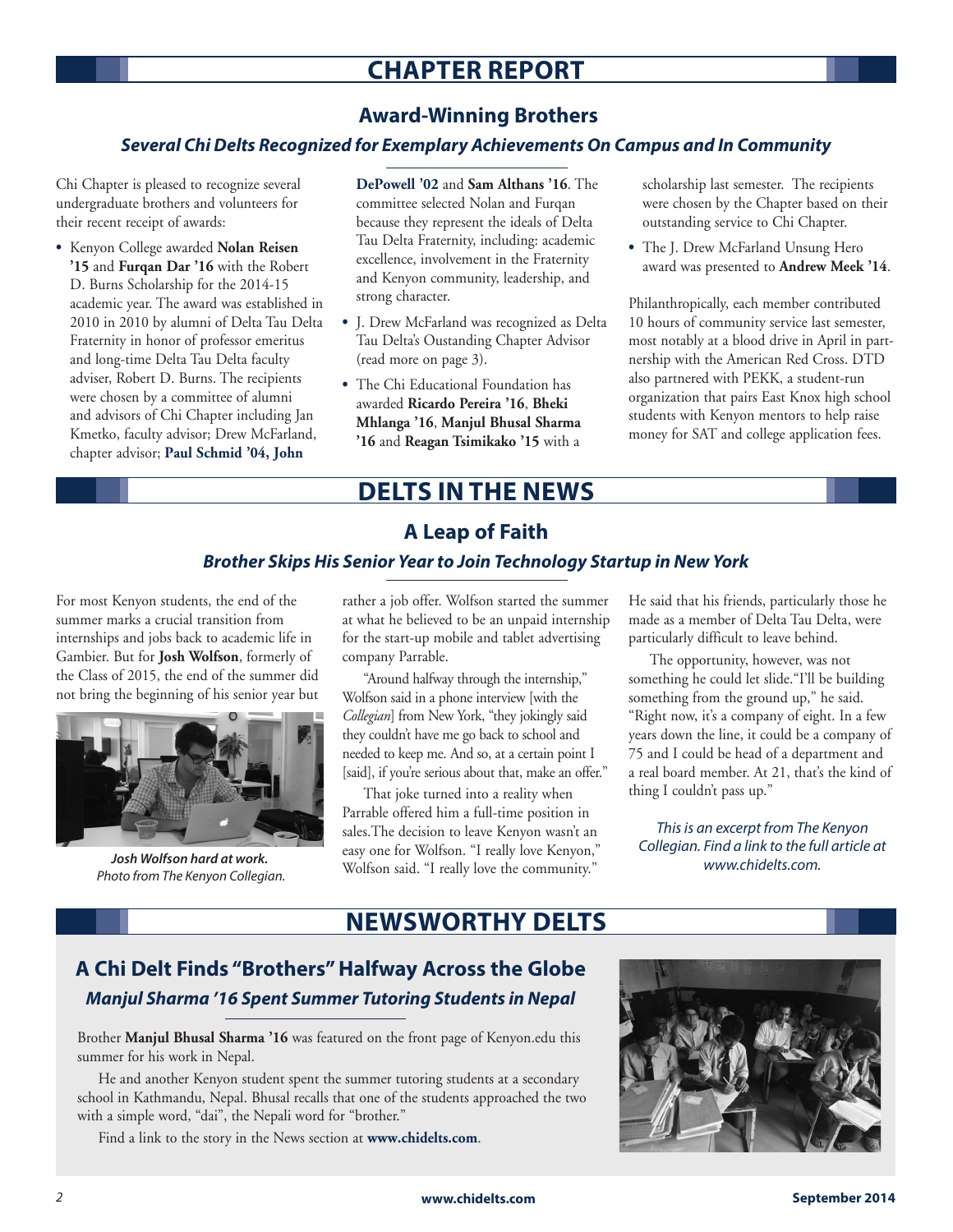# **ALUMNI UPDATES**

#### **Bill Taylor '85**

(8822 Aldershot Dr., Germantown, TN 38139; wtaylor@sgis.org) I loved being back at Kenyon in May for my youngest child's graduation. I went out to the Lodge and it looked great! Kudos to all those who are making a difference at Chi today, including the strong alumni support network.

#### **Paul Schmid '04**

(266 Shawmut Ave. #2, Boston, MA 02118; pschmid4@gmail.com) I graduated from law school in May and started in the Multi-Tranche Financing group at Proskauer Rose, LLP in late September.

#### **David Lazarus '10**

(23 La Cle des Champs, Moens, France 01280; davidlazarus89@gmail.com) I'm currently working as a graphic designer for



UEFA (basically the NFL of soccer). I'm designing all branded items (from stadiums to coffee cups), and I get to travel quite a bit and see a lot of

*David Lazarus '10*

games. I'm also doing a lot of illustration on the side which is a nice change of pace compared to graphic design. I speak to my Chi brothers every single day. My wifi at home is called "the Delt lodge" and the password is "deltataudelta"...So if you ever come through Geneva, you can hit me up for free Internet

access and a complimentary beer. And I also own a Bengal tiger house cat.

#### **Daniel Glaser '13**

(16559 Akron St., Pacific Palisades, CA 90272; daniel.glaser23@gmail.com) I have been working in Los Angeles as an Associate Advisor for the commercial real estate company Sperry Van Ness for just over one year now. I'm specializing in multi-family property and apartment buildings as an agent, and I'm loving the business. My first close was on a medical office building this past June and I just got another listing for a 12-unit apartment building. I plan to work as an agent until I am the office broker and then have my own real estate investment company.

#### **William Seidel '14**

(1506 Oenoke Ridge, New Canaan, CT 06840; seidelw14@gmail.com) I'm currently working in the operations department at Priceline.com.



*William Seidel with fellow Chi Delts at the 2014 spring graduation.*

#### *More Alumni News…*

We received a message from Chapter Advisor Emeritus **Doc Burns '51**, who recently retired to the sunny south. He writes "Greetings from Seminole, Fla. At age 85, it's become too much to handle my farm. Jeanette and I now live in a place called Freedom Square (10901 Johnson Blvd, Apt J-207, Seminole, FL 33772; 740-390-1018). It is my plan to return to Gambier each Alumni Weekend and to be out at the Lodge where I can visit with you. Tuesday evenings will seem strange, because Chi Chapter has been such a large part of my life. If you are ever in Florida near the St. Petersburg area, give me a call."

**Tom Hoffmann '62** was presented with the **Burchell Rowe '27** award on September 13, 2014. Tom is the fifth Delt to win the award since 1994. The Burchell Rowe award honors individuals, who by giving of themselves, have made significant contributions to Kenyon College athletics. These people embody the finest spirit of Kenyon College and its athletic programs.

Hoffmann, a former record-breaking swimmer for the Lords, has served Kenyon as a class agent, a regional association officer, an alumni council member, a Kenyon career network organizer, and a member of many reunion committees. He and his wife Jane have hosted several Kenyon international students.They have been strong supporters of the athletics department and in particular the swimming and diving program.

# **ALUMNI AWARDS**

# **Chi Volunteer Named DTD's Outstanding Chapter Advisor** *Drew McFarland Recognized for Unwavering Dedication to Fraternity and Humble Service to Others*

Delta Tau Delta Fraternity presented **J. Drew McFarland** (Bethany College, 1983) with the Sheriff Award for Outstanding Chapter Advisor at its 92nd biennial convention in New Orleans on July 26.

The award is presented annually to an outstanding chapter advisor who demonstrates the qualities of the late Alfred P. Sheriff, III (Washington and Jefferson 1949). Mr. Sheriff served as executive vice president of Delta Tau Delta from 1965 to 1981 and then as the first president of the Delta Tau Delta Educational Foundation until his death in 1986. He was

highly regarded across Delta Tau Delta and within the larger interfraternal community as a principle-centered role model, his unwavering dedication to the Fraternity at-large and his humble service to others.

Drew McFarland was initiated into Delta Tau Delta by the Theta Founding Chapter at Bethany College on May 12, 1980. While in the chapter, he served in various leadership positions including chapter president. Following his graduation, he moved to Granville, Ohio, where he maintains a successful law practice and is the father of

twin 18-month-old daughters.

A loyal alumnus from his earliest days, he found ways to give back by engaging with two chapters which needed alumni support. For 10 years he served on the house corporation for his home chapter at Bethany. In 1987 he began as an assistant advisor with the Chi Chapter at Kenyon College. He became the full chapter advisor in 1995 and has served in that position to this day.

While an advisor at Kenyon, McFarland has also served as a division vice president to both Kenyon and Ohio Wesleyan.